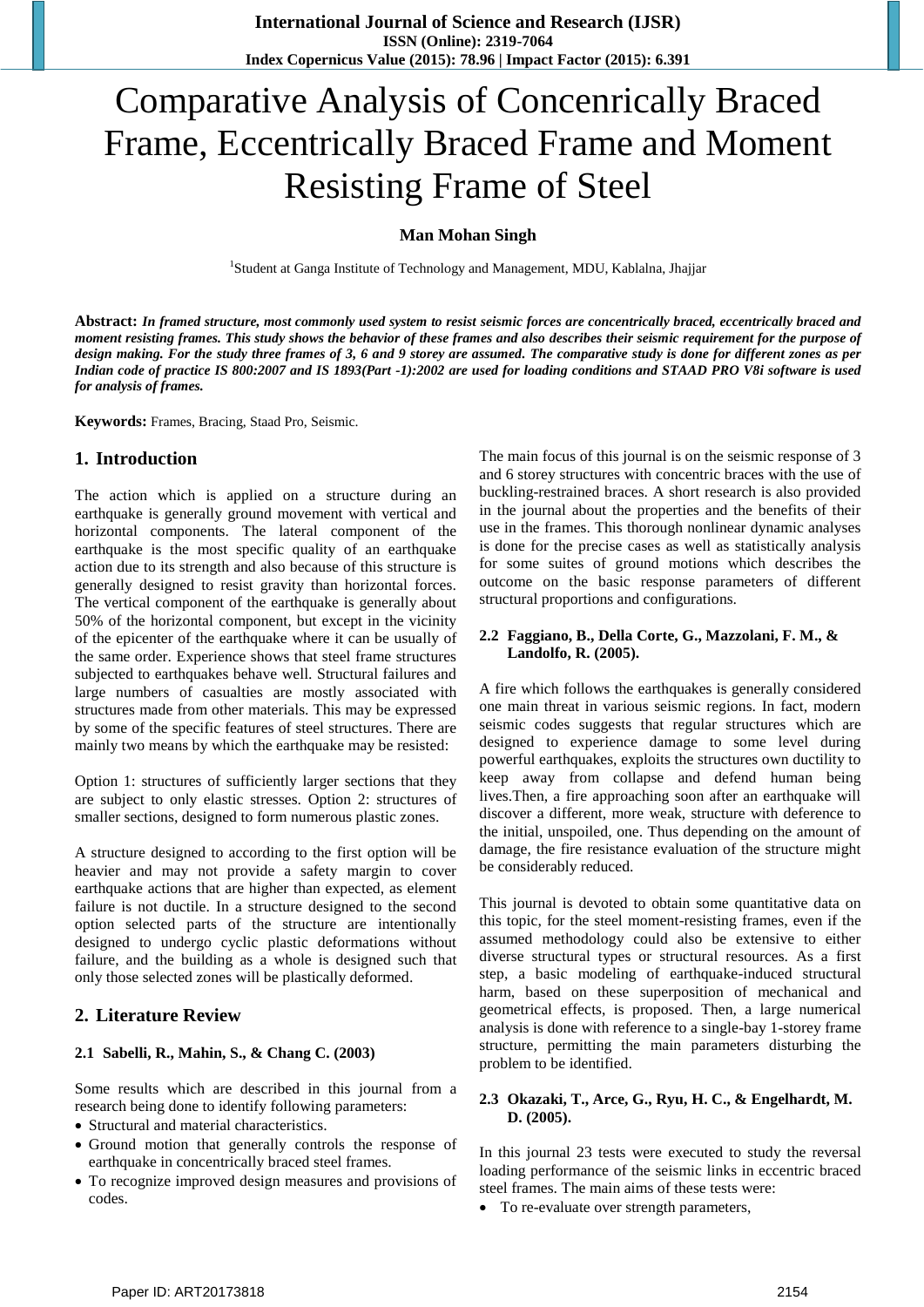Flange slenderness ratio limits for the links.

The outcome of the loading on the seismic link performance was also checked. Seismic link specimens were constructed with the five different wide-flange sections, all of them are designed ASTM A992 steel, with changed lengths ranging from small shear links to long flexural links.

This also gives data on the various effects of flange buckling and overstrength, in these tests some unpredicted failure modes are also shown. The journal also provides an overview about the experimental study, which describes the overall study program, and also the details of the specimens and results. This journal also includes a no. of design recommendations advised for the seismic links in the eccentrically braced frames.

#### **2.4 Özhendekci, D., & Özhendekci, N. (2012).**

It is shown in this paper that arrangement of span is a critical parameter for the perspective of the designer, so it in straight affects the economy and seismic performance of the design. But, previous study has not given sufficient interest to the valuation of its effects. So three different 10-story special moment resisting steel frames with having different span actions are designed in such a way to the provisions of Turkish seismic design codes which having similar allowable capacity design and stress design procedures which are available in AISC Manual and Seismic procedures for Steel Buildings. With the given geometric properties & design earthquake load, a constant seismic effective mass is kept for frames which was assumed to be

suitable for evaluation purposes.

## **3. Analysis**

#### **3.1 Preliminary Data**

For the comparison of three types of basic steel seismic resistant structures moment resisting steel frames (MRF), steel frames with concentric bracings (CBF) & steel frames with eccentric bracings (EBF) according for the Indian conditions a general problem of a steel frame of following properties was selected:

Length of frame  $= 5$  bay of  $4m = 20.0m$ Width of frame  $= 4$  bay of  $4m = 16.0m$ For this comparison, frames of three different heights were selected which were as follows: 3 storeys of 3m = 9m 6 storeys of  $3m = 18m$ 

9 storeys of 3m = 27m

For moment resisting frames only beam-column frame was modelled, while in frames with concentric bracings Xbracings were introduced in the frame in both x and z directions. Along the length where 5 bays are present, Xbracing is provided at 2nd and 4th bay while along width, Xbracings are provided in 2nd and 3rd bay because there are only four bays present. In the frames with eccentric bracings (EBF) bracings are provided at the same positions as provided in the frames with concentric bracings but with some eccentricities. These bracing are similar to the inverted V-bracings but with some eccentricities are provided on the

top beams to generate seismic links, which resists the lateral loads in these frames.



**Figure 1:** Model plan

## **4. Results**

By doing analysis of these frames with the help of STAAD PRO software following results was determined. In the analysis of these structures optimization of the models was done with the help of code check process of the software. Optimization of frames gives the least possible value of the structure. These values are shown in following graphs:



**Figure 2:** Weight Comparison for 3, 6 & 9 Storey (ZONE-II)



Figure 3: Weight Comparison for 3, 6 & 9 Storey (ZONE-III)

**Volume 6 Issue 5, May 2017 www.ijsr.net** Licensed Under Creative Commons Attribution CC BY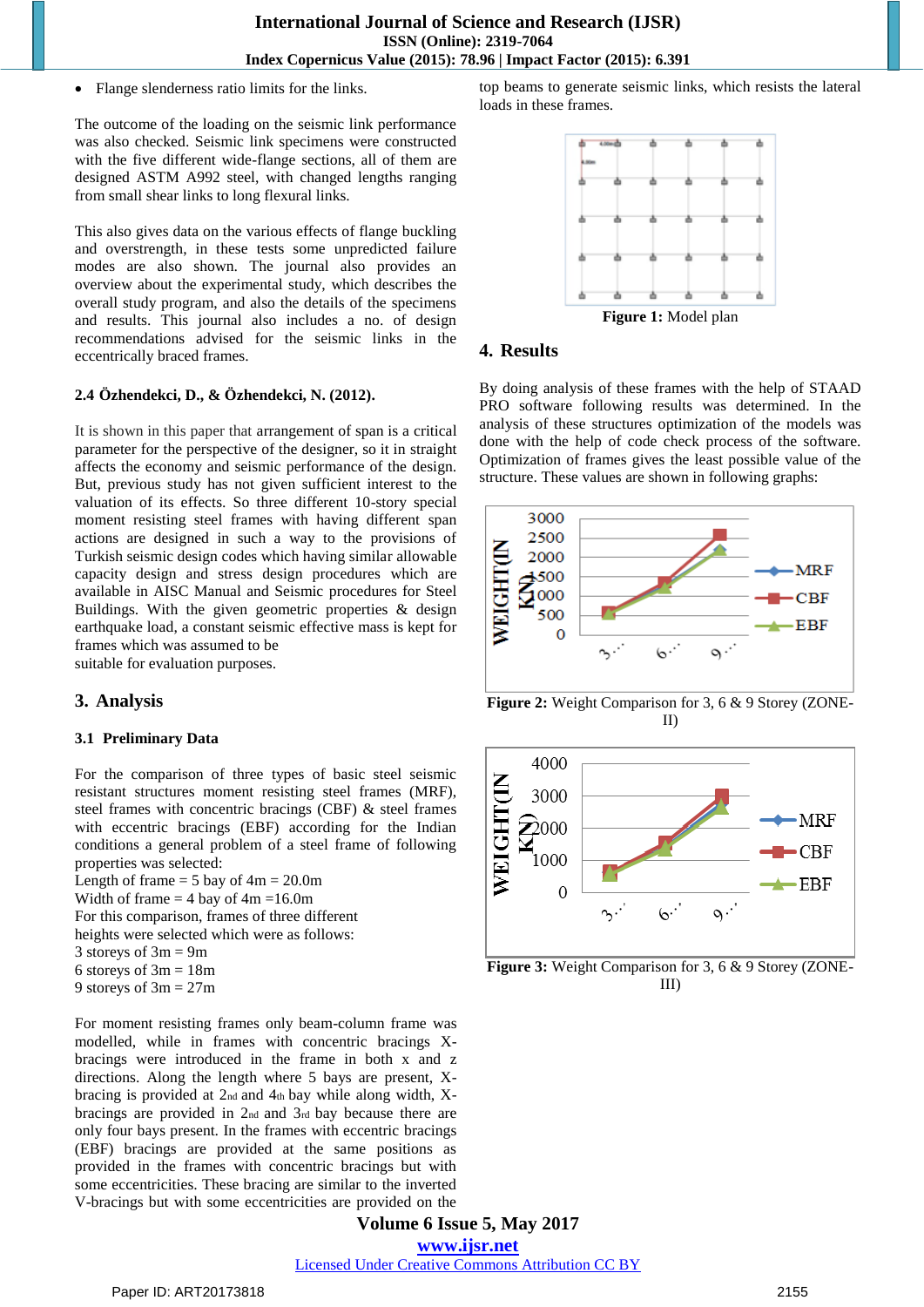

**Figure 4:** Weight Comparison for 3, 6 & 9 Storey (ZONE-V)

# **5. Conclusions**

According to the results obtained from the analysis of these frames in which optimum steel sections were assigned to the frame at every member following conclusion can be made.

- For all four type of seismic zones least total weight of the structure is obtained in the eccentrically braced frames (EBF) for all three types of storey level frames.
- For 3 and 6 storey frame concentrically braced frames (CBF) shows maximum weight and for 9 storey frame Moment resisting frames (MRF) shows maximum weight for the structure.
- From the above discussion it can be concluded that for earthquake resistant structure eccentrically braced frames (EBF) are most economical type for any storey height.

# **6. Future Scope**

- Models for the other type of bracing frames can be compared.
- Position of the bracings can be changed to see other efficient positions of them.
- Frames of other heights can also be checked for more precise results.

# **References**

- [1] Okazaki, T., Arce, G., Ryu, H. C., & Engelhardt, M. D. (2005). Experimental study of local buckling, overstrength, and fracture of links in eccentrically braced frames. Journal of Structural Engineering.
- [2] Izadinia, M., Rahgozar, M. A., & Mohammadrezaei, O. (2012). Response modification factor for steel momentresisting frames by different pushover analysis methods. Journal of Constructional Steel Research, 79, 83-90.
- [3] Özhendekci, D., & Özhendekci, N. (2012). Seismic performance of steel special moment resisting frames with different span arrangements. Journal of Constructional steel research, 72, 51-60.
- [4] Malekpour, S., Ghaffarzadeh, H., & Dashti, F. (2011). Direct Displacement Based Design of Regular Steel Moment Resisting Frames. Procedia Engineering, 14, 3354-3361.
- [5] Malekpour, S., Ghaffarzadeh, H., & Dashti, F. (2013). Direct displacement‐based design of steel‐braced